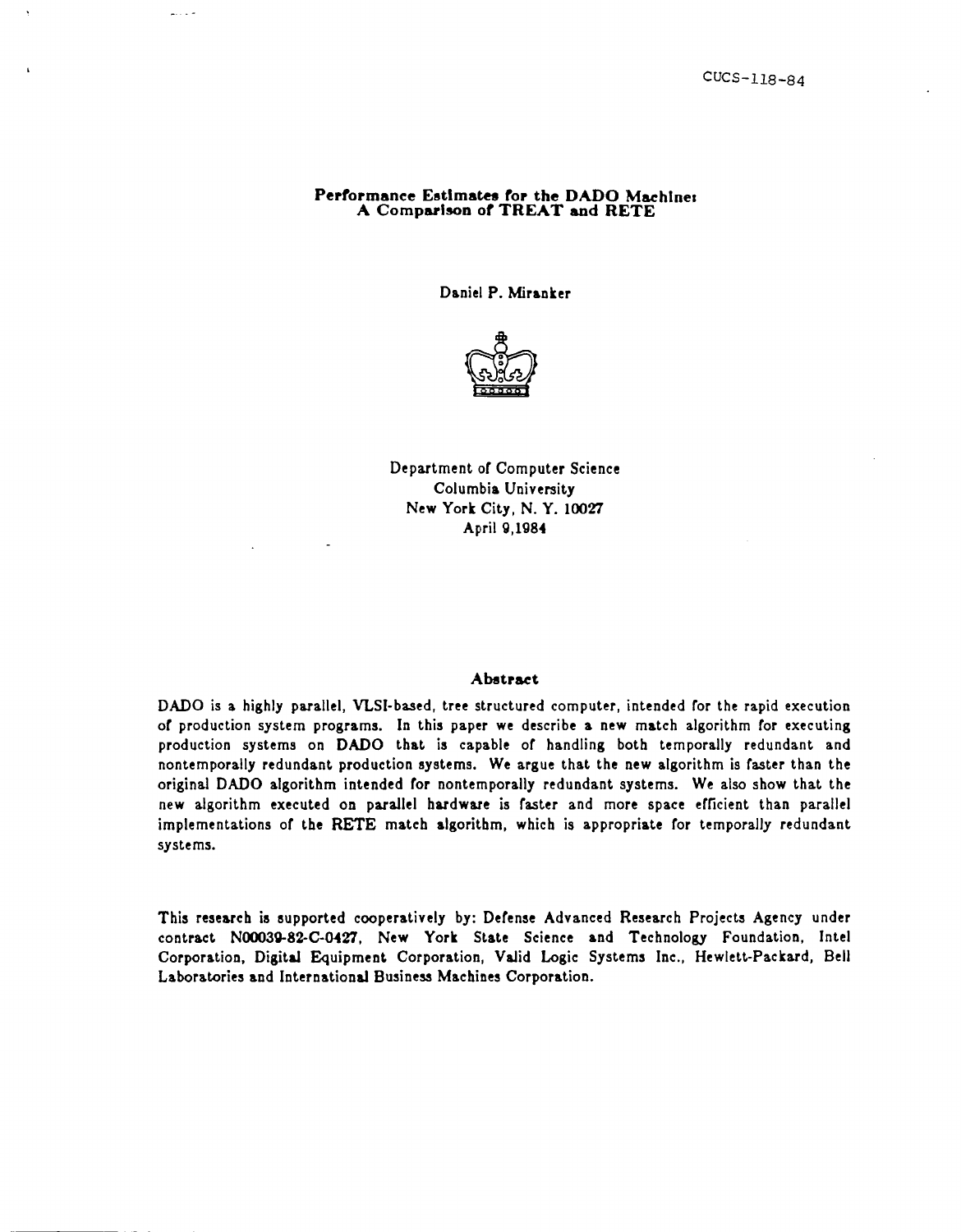### 1 Introduction

DADO is & highly parallel, VLSI based computer comprising a large number of processing elements (PE's) interconnected in a complete binary tree. Adjacent to the root of the DADO tree is & conventional coprocessor which acts as a file server and performs the usual activities of a host. Thus, DADO may be viewed as a peripheral device of a conventional machine. Communication may occur between PE's in the DADO machine along the tree edges. In addition any PE in the DADO machine may broadcast data to all of its (logically) connected descendants in the tree, or may be instructed to report a value to all of its ancestors.

In the DADO 1 prototype, now operational at Columbia, there are 15 PE's each composed of an 8 bit processor, a ROM resident operating system, 8K bytes of RAM, and an I/O section. The DADO 2 prototype presently under construction utilizes 16K bytes of RAM at each of 1023 PE's. Under the control of software, a PE may operate in one of two modes: master or slave. In master mode the PE runs a computer program stored in its local memory. However, instructions embedded within the master's program may be broadcast to descendant PE's operating in slave mode for immediate execution. Each of the slave PE's execute the instruction on different data stored in there local RAM in a manner similar to an array processor, or the ILLIAC IV (Lowrie, 1975). This type of parallelism is known as single instruction stream mUltiple data stream (SIMD) execution. Furthermore, the machine can be arbitrarily partitioned into a number of independent subtrees. The root of such a subtree logically disconnects itself from its parent and becomes the master of the PE's logically connected below. This type of machine has become known as a multiple SIMD (MSIMD) architecture (Flynn, 1972).

The DADO machine haa been designed aa a special purpose processor capable of achieving significant performance improvements in the execution of production system programs.

A production system (PS) (Newell, 1973) is defined by a set of rules, (or productions). and a collection of dynamically changing facts, called the working memory (WM). A rule in a production system consists of a left hand side (LHS) and a right hand side (RHS). The LHS is a collection of condition elements to be matched against the contents of the WM. The RHS contains actions effecting changes in the WM. A production system repeatedly executes the following cycle of operations:

1. Match: For each rule, compare the LHS against the current WM. Determine if the WM satisfies the LHS.

2. Select: The set of satisfied rules is called the *conflict set*. Some subset of the conflict set is chosen according to some predefined criteria.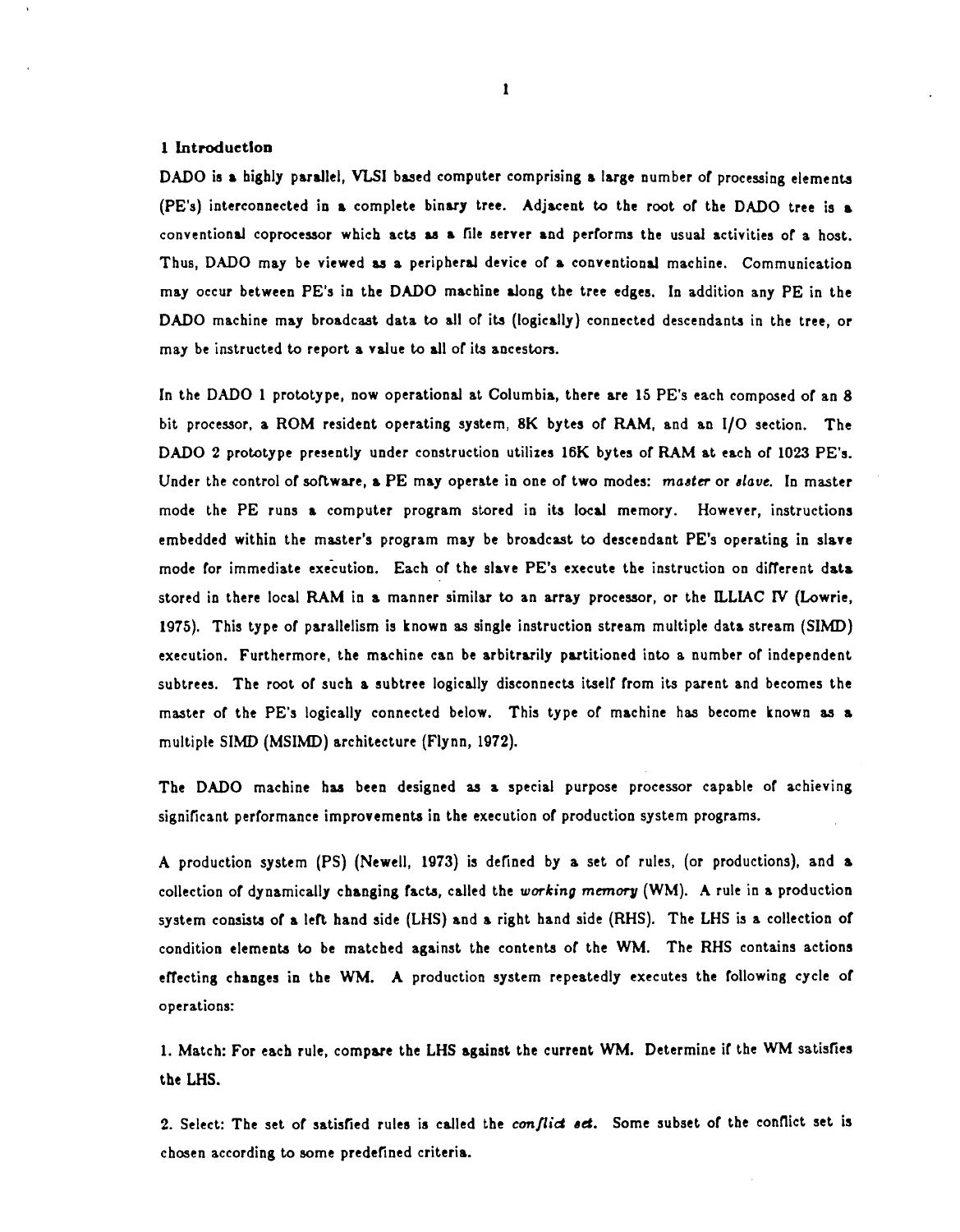3. Act: Add to or delete elements from the WM as specified by the RHS of the selected rules.

An example rule using the OPS5 production system language (assumed to be familiar to the reader) (Forgy, 1081) is shown in figure 1. The pair or WM-elements matching the condition elements is called an instantiation of the rule.

```
(p categorize-job-sizes 
(message 'job <x> 'size <y> 'status new) 
(class-definition 'size \langle y \rangle 'class-name medium)
\rightarrow(make job 'job-name <x> 'clasa medium) 
 )
```
; rule name ; condition element, ; <x>.<y> ; are pattern variables ; condition element

This rule says ir

there is a WM-element in the system representing a message about a new job, and the job's size matches the class definition for medium size jobs,

```
then
```
create a new WM-element tagging the job with the clasa name medium.

Figure 1: An Example Production Rule.

### 1.1 Temporal Redundancy

A distinguishing property of production systems is temporal redundancy. A PS is considered temporally redundant if on each cycle few changes to WM are made. R1/XSEL, which incrementally builds a solution to the VAX configuration problem (see (McDermott, 1982)), is typical of temporally redundant PS's. Systems which search through large databases, such as ACE (Stolfo and Vesonder, 1982), or sensor based systems as would be found in a robot, tend to be nontemporally redundant.

# 2 The Original DADO Algorithm

The approach to the parallel execution of PS's on the DADO computer is to logically divide the tree into three distinct components. One of these components consists of all PE's at a particular level within the tree, called the PM-level. The PM-level delimits an upper and lower portion of the tree (see figure 2).

A fine grain DADO computer would be one with perhaps a hundred thousand very simple PE's, each having 1 to 2K bytes of memory. For a fine grain DADO the original DADO algorithm (Stolro and Shaw, 1082) suggested each PE at the PM·level be used to store a single production. The portion of working memory relevant to the rule contained in the PM-level PE is distributed uniformly in the subtree below. A working memory element is considered relevant if it satisfies the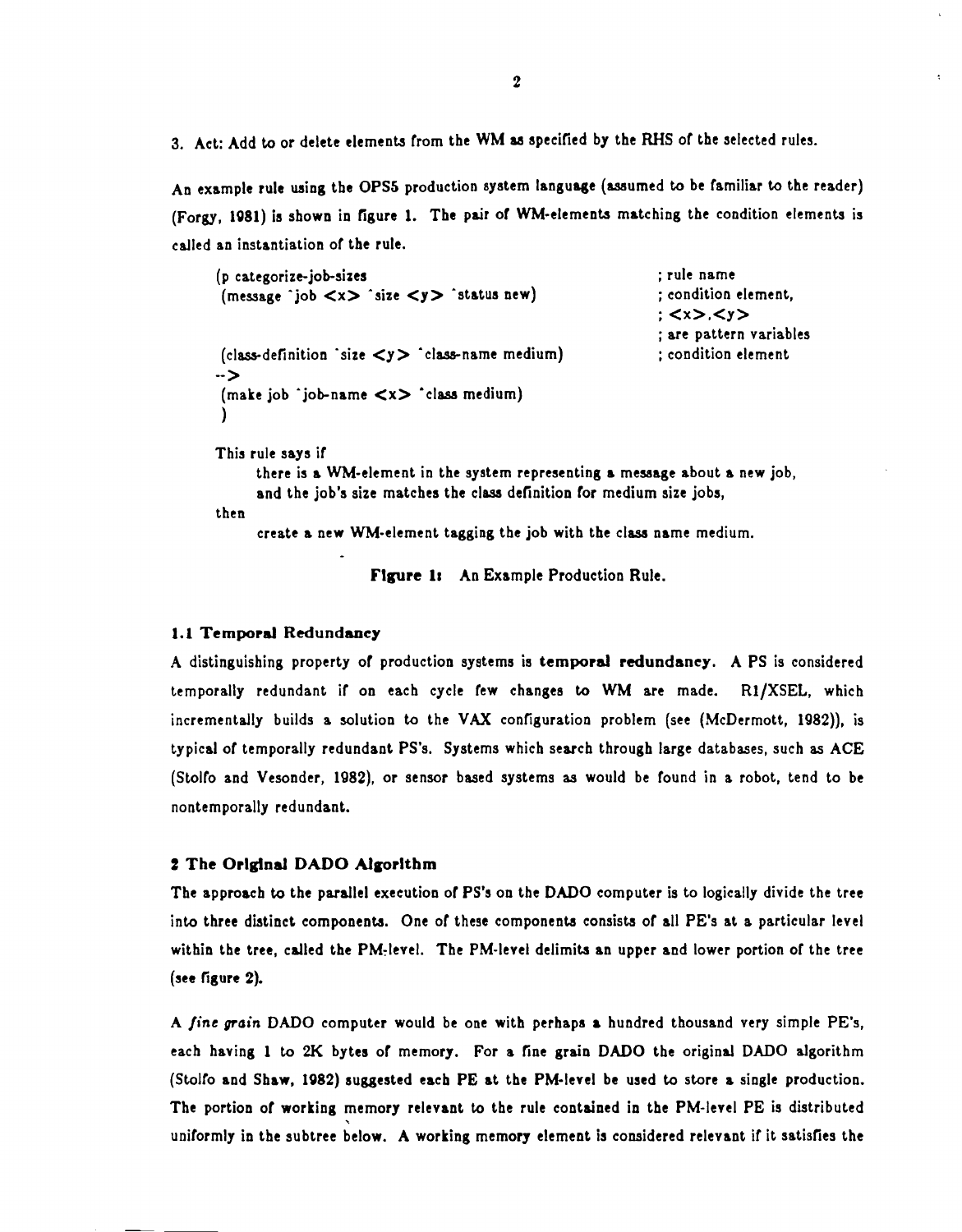

Figure 2: Functional Divisions of the DADO Tree.

constants and the intra-condition (Forgy, 1982) restrictions of any condition element in the rule. The subtrees formed by the PM-level are to be considered as a collection of independent parallel associative processors (Foster, 1976) providing parallel access to the WM-elements.

The upper portion of the tree is used for synchronization and selection. The details of the original algorithm are described in the following abstract algorithm.

During the act portion of the production system cycle, additions to WM are performed by broadcasting the WM-element to all the PE's in the tree. The PM-level PE's determine if the WM-element is relevant to their rule. If so, the WM-element is stored in an available PE. Deletions from WM are processed by broadcasting the WM-element to all PE's in the tree. The PE's then compare the broadcast element to the element in their local store. If it is the same the PE marks itself as free.

During the match phase, each PM-level PE enters master mode and broadcasts to its slave PE's the first condition element of the rule. The slave PE's compare the pattern against the working memory elements and report to the PM-level master, the success of the match and the bindings of any variables in the condition element. Each variable binding is then substituted in the remaining condition elements, and the match routine is called recursively for the remaining condition elements.

Since no state is saved between cycles, and the algorithm exploits massive parallelism during the match phase, the original algorithm is considered to be best suited for nontemporally redundant production systems where many changes to WM occur on each cycle of execution.

3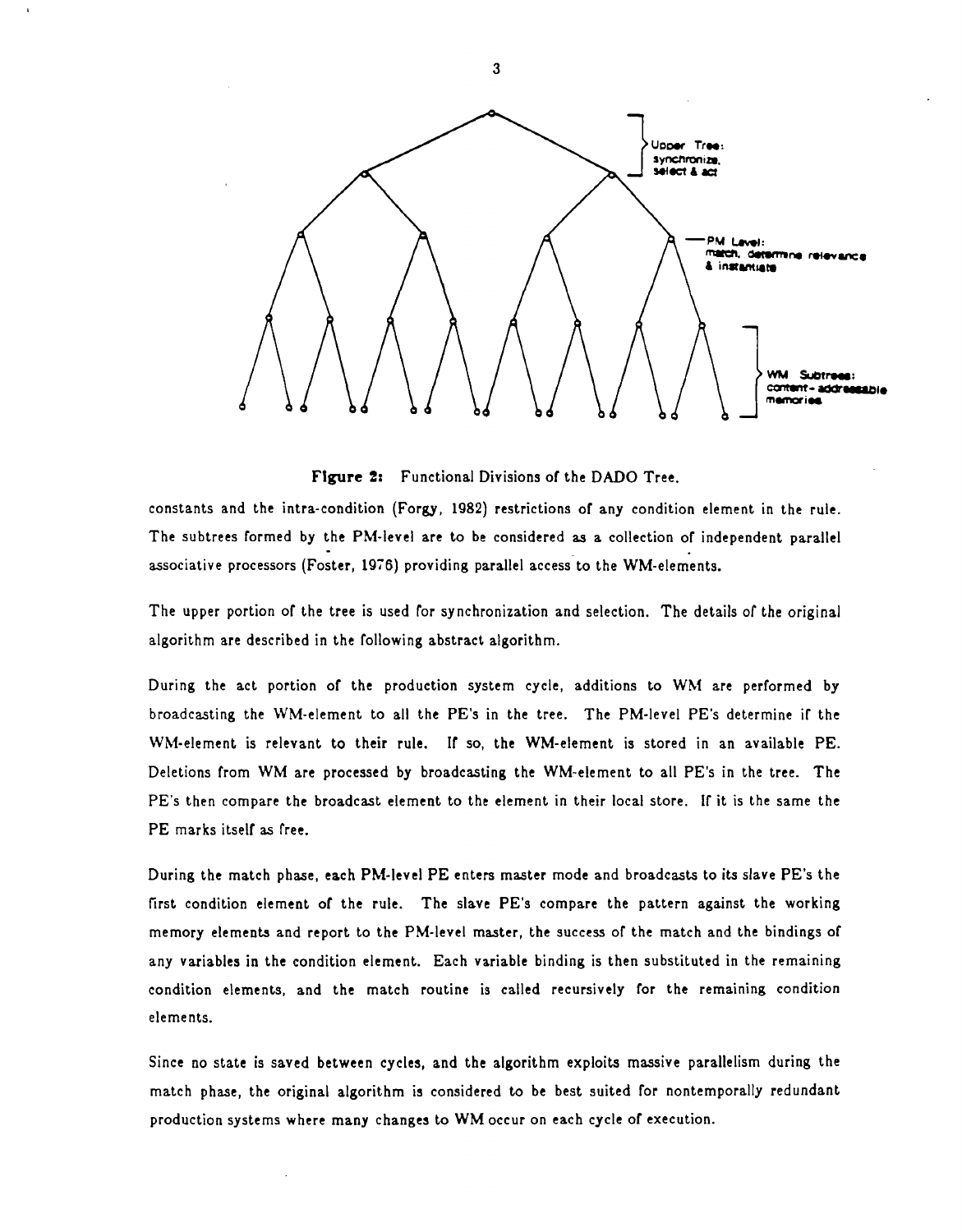- 1. Initialize: Distribute a match routine and a partitioned subset of rules to each PM-level PE. Set CHANGES to the initial WM elements.
- 2. Repeat the following:
- 3. Act.: For each WM-change in CHANGES do;
	- a. Broadcast WM-change to the PM-level PE's and an instruction to match.
	- b. The match phase is initiated in each PM-level PE:
		- i. Each PM-level PE determines ir WM-change is relevant to ita local set or rules by a partial match routine. If so, its WM-subtree is updated accordingly. [If this is a deletion, an associative probe is performed on the element (relational selection) and any matching instances are deleted. Ir this is an addition, a (ree WM-subtree PE is identified. and the element is addedJ.
		- ii. Each condition element of the rules stored at a PM-level PE is broadcast to the WM-subtree below (or matching. Any variable bindings that occur are reported sequentially to the PM-level PE for matching of subsequent condition elements (relational equi-join).
		- iii. A local conflict set of rules is formed and stored along with a priority rating in a distributed manner within the WM-subtree.
	- c. end do;
- 4. Upon termination of the match operation, the PM-level PE's synchronize with the upper tree.
- 5. Select: The max-RESOLVE circuit is used to identify the maximally rated conflict set instance.
- 6. Report the instantiated RHS or the winning instance to the root or DADO.
- 7. Set CHANGES to the reported action specifications.
- 8. end Repeat;

# Figure 3: Original DADO Algorithm.

### 3 The RETE Match

A medium grain implementation of DADO as opposed to a *fine grain* implementation would comprise on the order of tens of thousands PE's, each made up of a state of the art processor circuit with about 10K bytes or local memory. A medium grain DADO permits a parallel implementation or the RETE match.

The RETE algorithm compiles the left hand sides of the production rules into a discrimination network. Changes to Working Memory serve as the input to the network. The network in turn reports changes to the conflict set. There are two primary categories of nodes in the match network; test. nodes and memory nodes. When a working memory change enters the network a "plus" or a "minus" sign is appended to the working memory element indicating whether the element is to be added or deleted from memory. A pointer to the change, called a token, is then replicated and passed to a number of entry points into the network.

The RETE algorithm first compiles into the network sequences of tests which perform partial matches of condition elements. These tests are called single input tests since they consider only one attribute of a condition element and one token at a time. Thus each node has only a single arc entering and leaving the node. The match network for the rule in figure 1 is shown in figure 4.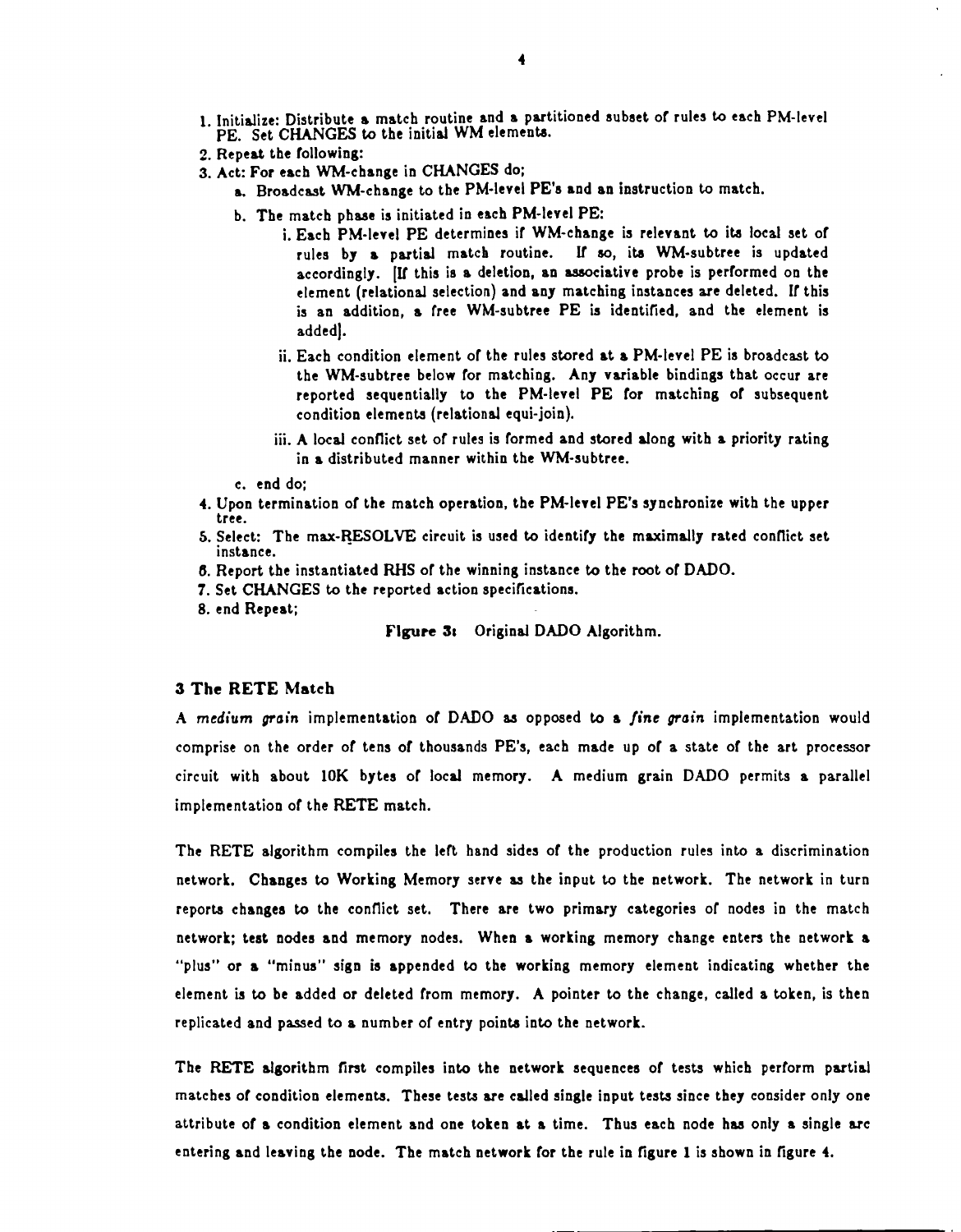

FIgure 41 RETE Match Network for the Rule in Figure 1.

Subsequently the RETE algorithm generates intercondition test nodes, called two input nodes. Within two input nodes pattern variables are bound between two condition elements. Associated with each input arc of a two input test node is a token memory. "Plus" tokens that have satisfied the one input tests and are proceeding on to a two input test are added to a memory node called an alpha-memory. Note that the alpha-memories contain precisely those WM-elements that are *relevant* to a particular condition element. Minus tokens have reached an alpha-memory node have a corresponding plus token already present in the alpha-memory. The corresponding plus token is removed.

When a token enters a two input node it is compared against the tokens in the memory on the opposite arc. Any tokens which have consistent variable bindings are paired with the first token, to form a new token that propagates through the network. Token memories that store paired sets of tokens are called beta-memories. Tokens that propagate from the last two input nodes reflect changes to the conflict set.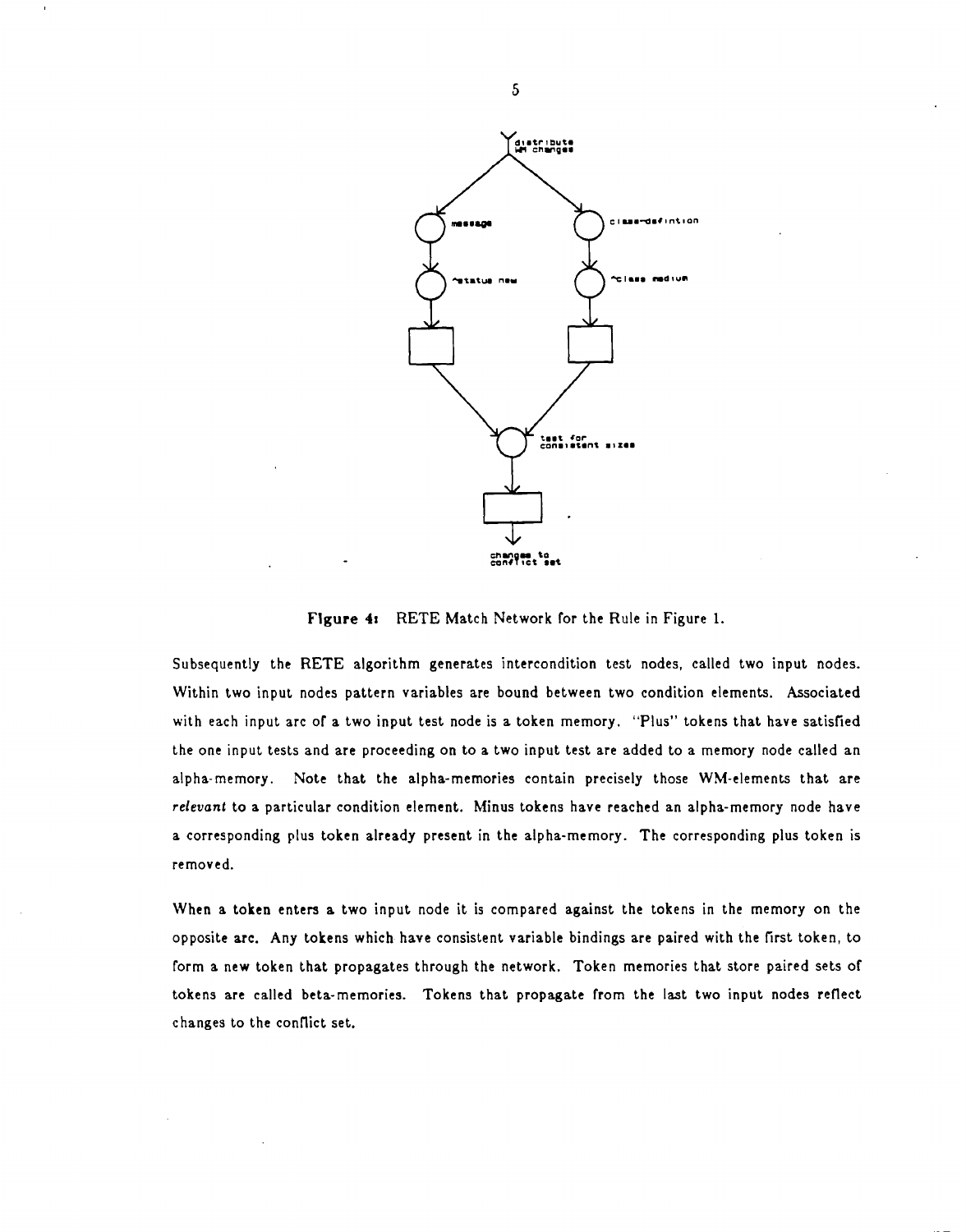### of The TREAT Algorithm

The original DADO algorithm does not save any state across production system cycles. In a temporaJly redundant PS, where few WM cbanges are made on each cycle, the original algorithm must recompute many comparisons of WM. The opposite is true of the RETE algorithm. The RETE algorithm saves sufficient state in the match network to guarantee that no comparison of two working memory elements is recalculated at a later cycle. If large changes to working memory are made, a large overhead is incurred maintaining the state information.

The Temporally REdundant Associative Tree algorithm (TREAT) for production systems on DADO attempts to synergistically merge the advantages of the two aforementioned algorithms. The approach of the TREAT algorithm exploits the observation that most of the state saving effects of the RETE match is achieved by partially matching the condition elements and retaining the conflict set between cycles. In other words it is important to construct the alpha-memories and to remember the conflict set between cycles, but the beta-memories are or little use. We will argue below that state saved by the construction of beta-memories is less beneficial than the overhead involved in their mainteaance.

Further, though TREAT may have to recompute some comparisons, there are many processors available to do the computation and the delay required for the computation may be negligible. In 8. VLSI machine based on an intelligent memory paradigm, the tradeoff between having memory to store all the contents of the beta-memories or having sufficient processors to recompute them quickly could lean towards the latter.

The first observation that lead to the development of TREAT is that. when a new element is added to WM any new rule instantiations entering the conflict set must necessarily contain the new WMelement. Therefore, the new WM-element may be used as a seed which acts as a constraint when building new rule instantiations. By constructing the alpha-memories we can quickly compute the set of condition elements which match the new WM-element. When the match proceeds with the remaining condition elements, only the subset of WM that has partially satisfied each condition element is considered.

By similar reasoning, if a WM-element is removed from WM, than any rule instantiations removed from the conflict set must also contain the WM-element. The TREAT algorithm stores the conflict set in a distributed fashion in the DADO tree. When a WM-element is deleted, the conflict set is examined in a parallel associative manner and all conflict set elements containing the WM-element. are removed from the conflict set concurrently.

If rules contained only positive condition elements, the two actions above would be sufficient.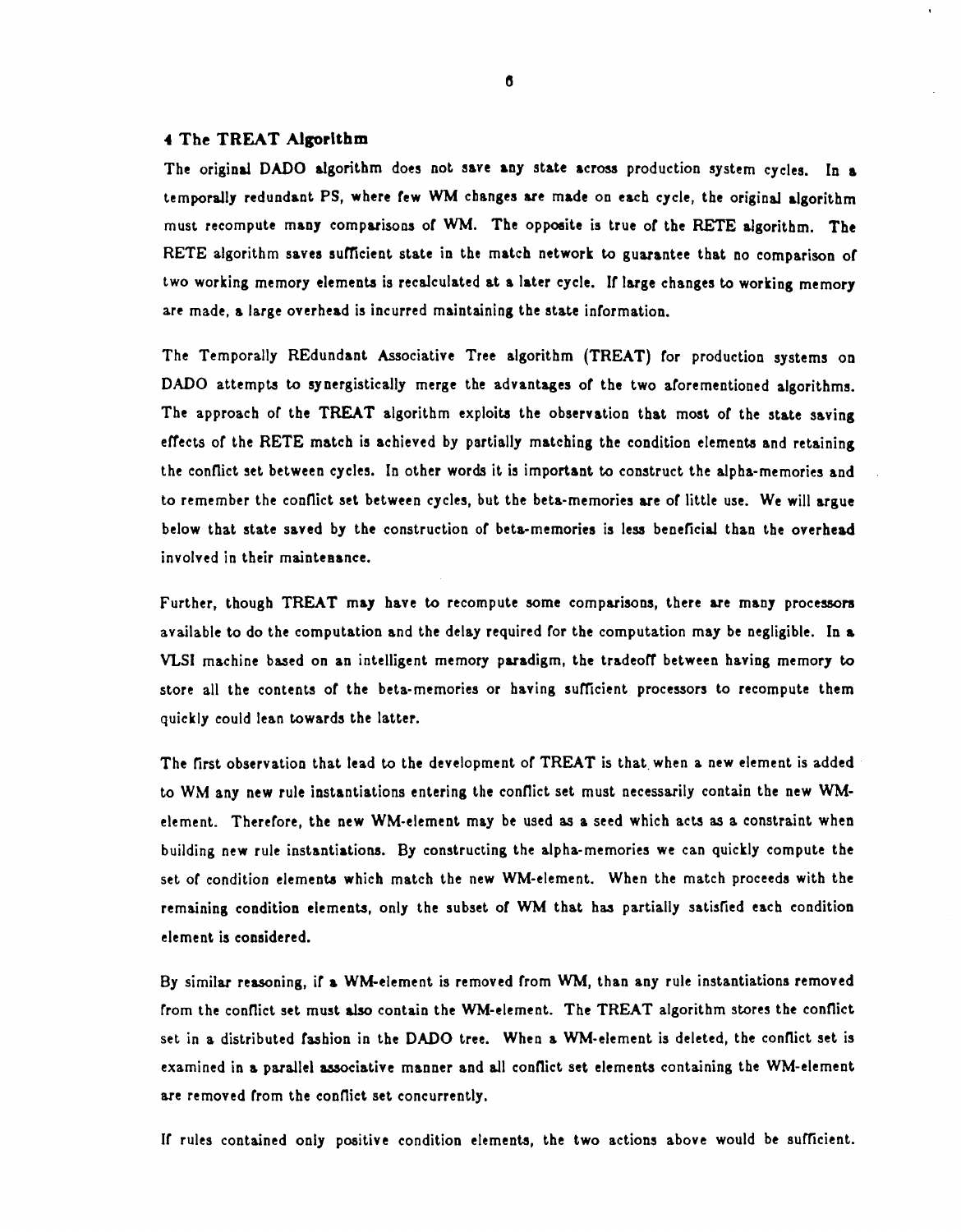When a WM-element partially matches a negated condition element, the algorithm is slightly more complicated. If the action of a RHS adds a WM-element that matches a negated condition element then some rule instantiations in the conflict set may have to be removed. Unlike the removal of a WM-element that matches a positive condition element, the negated condition does not appear explicitly in the conflict set. To determine which conflict set elements must be removed the condition element is temporarily considered to be positive and the new WM-element is used as a seed to build rule instantiations. These rule instantiations are then compared against the conflict set. Any instantiation appearing in the conflict set is removed.

The fourth case is when a WM-element is removed, and it partially matches a negated condition element. In this case removing the element may permit rule instantiations to enter the conflict set. These new rule instantiations are precisely those that would enter if the condition element were positive and the WM-element had just been added.

There may. however, be another WM-element similar to the removed element which prevents these new instantiations from entering the conflict set. Such an element would necessarily satisfy the negated condition element precisely the same way as the removed element, i.e. have all the same constant and variable values as the removed element. Before building the new rule instantiations WM is quickly scanned for such an element.

There is a pathological case where there may not be a single similar WM-element that prevents & rule from becoming instantiated but a pair of elements that do. This situation occurs when the same pattern variable appears in two negated condition elements of a single rule. The algorithm may be expanded to handle this circumstance, but in practice rules of this form are not found\* . For pedagogical reasons we have restricted ourselves to the simple case. The interested reader may refer to (Miranker, 1984).

#### 5 Comparlson of TREAT and RETE

Both TREAT and RETE may be easily explained by considering the terminology of relational database theory. It the entire WM is considered to be tuples in a relational database, then the partial match of TREAT and single input tests of RETE may be considered as a sequence of select operations. The alpha-memories contain the resulting relationships. It two condition elements have a common variable, the act of finding pairs of WM-elements with consistent variable bindings may be viewed as a join of the corresponding alpha-memories.

<sup>-</sup>Four OPS5 expert systems have been examined and no rules of this type have been found.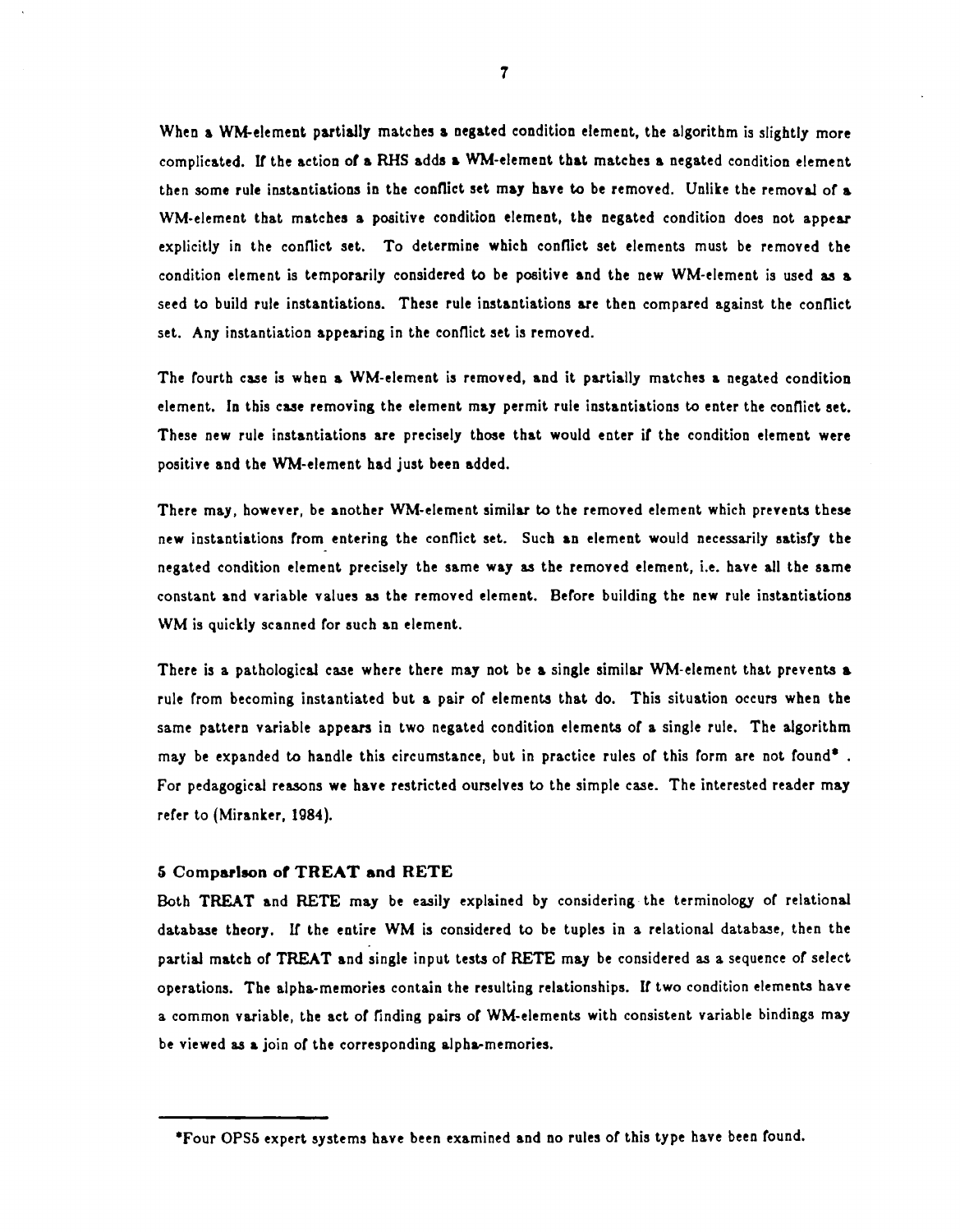In RETE when a tuple enters from one arc of a two input node it is compared against all the tuples stored in the memory associated with the other arc. Successful pairs of tuples are placed in the beta-memory. The two input test nodes of RETE incrementally build the partial join results and thus, the beta-memories contain partial join results of the query.

In this context, during the act cycle, the TREAT algorithm places changes to WM in "new" alphamemories. The match cycle is performed by doing a join reduction with each new alpha-memory and the old alpha-memories corresponding to the remaining condition elements of the same rule. After the reduction the new alpha-memory is concatenated with the old.

The join reduction may be done in any order. It haa been shown in relational database systems (Zloof, 1977) that the best way to procesa 8. query of this type is to order the join operations by increasing cardinality of the relations. It is 8. byproduct of this optimization that permita TREAT to perform well for both temporally redundant and nontemporally redundant systems. If changes to the WM are few on each cycle the new alpha-memories will contain 1 or 2 tuples. The optimization will then use the new alpha-memory as the seed of its query. If however there are large changes to WM the query will still be performed in optimum order rather than sequencing through the changes.

We note that TREAT must perform a search when WM-elements are added or deleted. If more than half the working memory changes per cycle the original DADO algorithm may still prove to be better.

To maintain consistent beta-memories RETE must perform the joins in a fixed order. The order is determined at compile time when no information is available about. the constituent relations. Indeed it is not posaible to statically determine the characteristics of the relations (Stolfo, 1984). Thus, it is unlikely that RETE performs the join in optimal order.

## 5.1 Implementing TREAT and RETE on a Medium Grain DADO

The following is common to both algorithms. It has been noted that in many OPS5 programs the production level parallelism is between 20 and 30. That is, no more than 30 different rules may be satisfied at a given time. The PM-level is selected at the fifth level of the tree with 32 PE's available. The rules are partitioned among the PM-level PE's. It is assumed that there is a good partitioning algorithm that prevents two rules that may be satisfied simultaneously from being placed in the same partition. (See (Ishida and Stolfo, 1984) for example.)

Within each partition the condition elements and associated alpha-memories are numbered uniquely. The select operations for each condition element are distributed among the PE's in the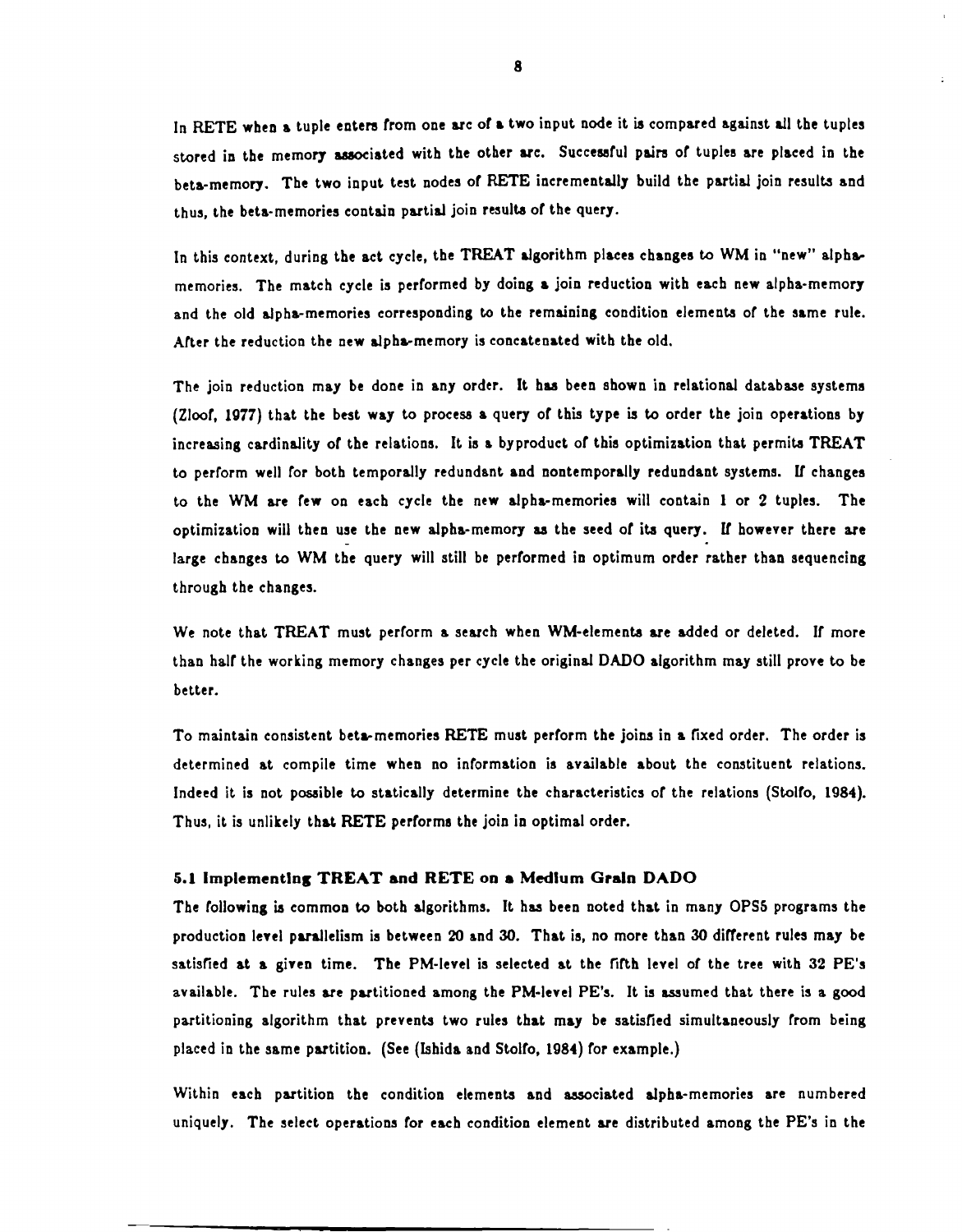WM-subtree. During the act cycle changes to working memory are broadcast to all PE's which in parallel perform their local select tests. Any successful selection is reported to the PM-level processor and the WM is stored in the appropriate alpha-memory.



Figure 5r Working Memory Elements Indexed by Condition Element Number.

The alpha-memories are stored in a distributed fashion in a subtree, indexed by preassigned number (see fig. 5). An effort is made to place at most one WM-element per alpha-memory in a single PE. If this is impossible the disparity in the number of elements in different PE's is never greater than 1. In the TREAT algorithm a distinct partition exists for the new elements. In the RETE match the beta-memories are also numbered and stored in a fashion similar to the alpha-memories.

A join step is performed by broadcasting one tuple of one relation to every PE in a subtree. The PE's then compare the broadcast tuple to any tuples of the second relation stored in their local memory. In TREAT, if the comparison is successful, the second tuple is reported to the PM-level PE and the query continues in depth first fashion. In RETE the second tuple is reported, but the pair of tuples must also be assembled and stored in a beta-memory. We summarize TREAT by the abstract algorithm in figure 6.

### 5.2 Partltlonlng Algorithms

The TREAT algorithm provides a simple way to detect active rules and provide information for partitioning algorithms.

In the TREAT algorithm it is easy to maintain a running count of the size of each of the alphamemories. For a particular rule if any of the alpha-memories corresponding to its condition elements are empty, then the rule can not contribute to the conflict set, and no work is performed for that rule. The rule is considered to be nonactive. The overhead for recognizing active rules is small. When updating the size of an alpha-memory we need only test for transitions from zero to one and from one to zero. Upon this transition a test must be made of the other alpha-memories for a rule. If they are nonempty then the rule is added or removed from an active list.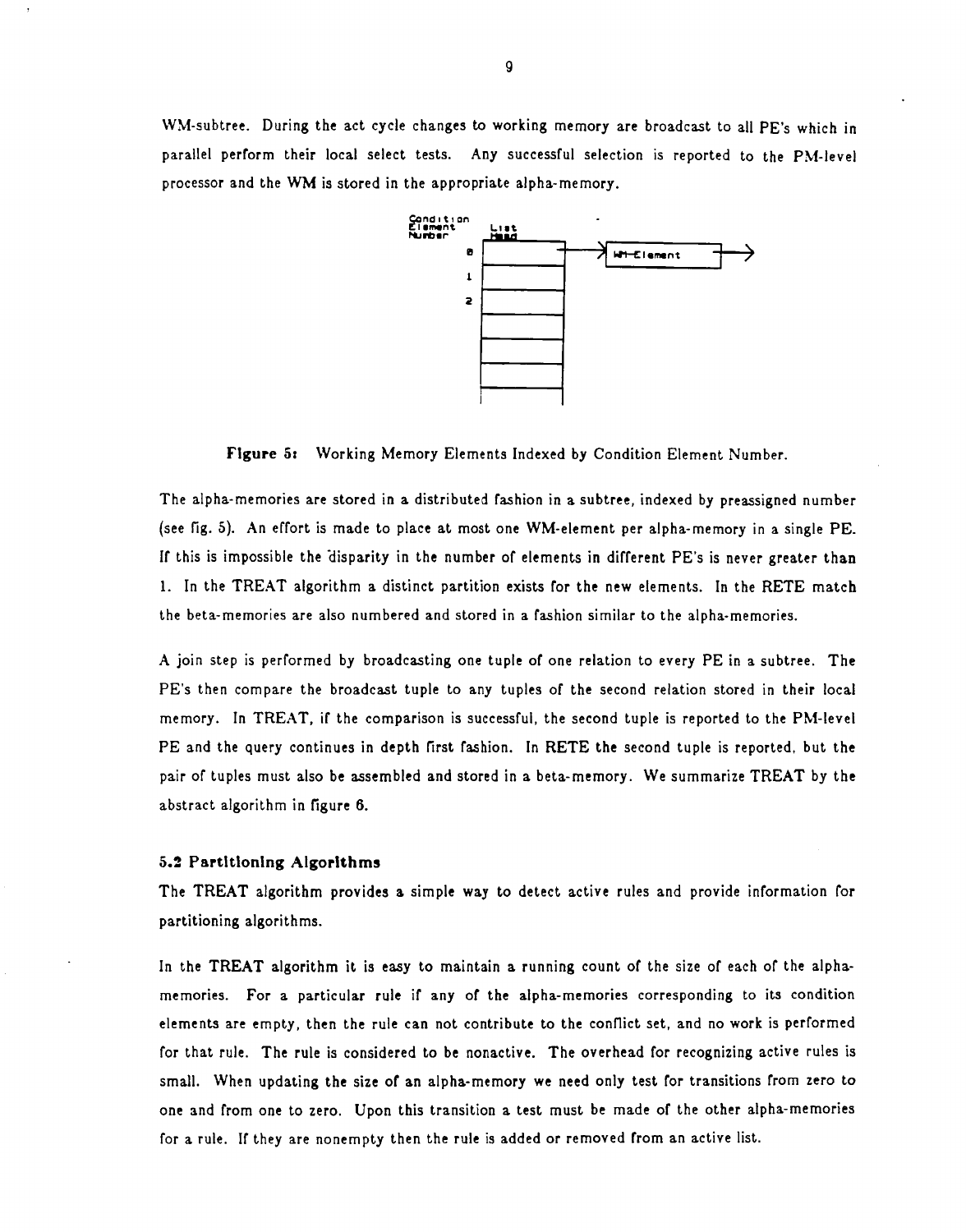- 1 Initialize' Distribute the match routine and a partitioned subset *ot* rules to each PM level PE. Load the partial match tests for each condition element in a PE below the PM-level PE containing the associated rule. Set CHANGES to the initial WM elements.
- 2. Repeat the (ollowing.
- 3. Act: For each WM change in CHANGES do;
	- a. Broadcast the WM change to all PE's.
	- b. Each PE pertorms the partial match tests stored in its local memory.
	- c. For each successful partial match test, place the change in the corresponding "new" alpha.-memory. Each PM-level PE does this independently *ot* the others.

d. end do;

- 4. Match: Process deletes.
	- a. For each nonempty "new" alpha-memory do;
	- b. Associatively probe the old alpha-memory tor elements appearing in the new alpha-memory. Remove them.
	- c. Case: lr the alpha-memory corresponds to a positive or a negative condition element.
		- i. Positive: Associatively probe the conflict set for elements containing elements *ot* the new alpha-memory. Remove them.
		- ii. Negative:
			- 1. Associatively probe the old alpha-memory tor elements with the same variable bindings as any in the new alpha-memory. If found remove the element from the new alpha-memory.
			- 2. Pertorm a join reduction, in optimal order, or the new alpha-memory and the old alpha-memories of the same rule.
			- 3. Add these new instantiations to the conflict set.
	- d. end do.
- 5. Match: Process adds.
	- a. For each nonempty "new" alpha-memory do;
	- b. Perform a join reduction, in optimal order, or the new alpha-memory and the old alpha-memories *ot* the same rule.
	- c. Case: It the alpha-memory corresponds to a positive or a negative condition element.
		- i. Positive: Add these new instantiations to the conflict set.
		- ii. Negative: Associatively probe the connict set tor each *ot* these new instantiations and remove if found.
	- d. end do.

Figure 6: Abstract Algorithm Illustrating TREAT.

It is this test that provides a mechanism tor developing adaptive partitioning algorithms. A good partition algorithm would keep the number of active rules in different partitions the same. If the production system monitor discovers two rules in a partition are active at the same time, the monitor may then pass this information to the partitioning algorithm. The partitioning algorithm may then be caretul not to place these two rules in the same partition tor the next run.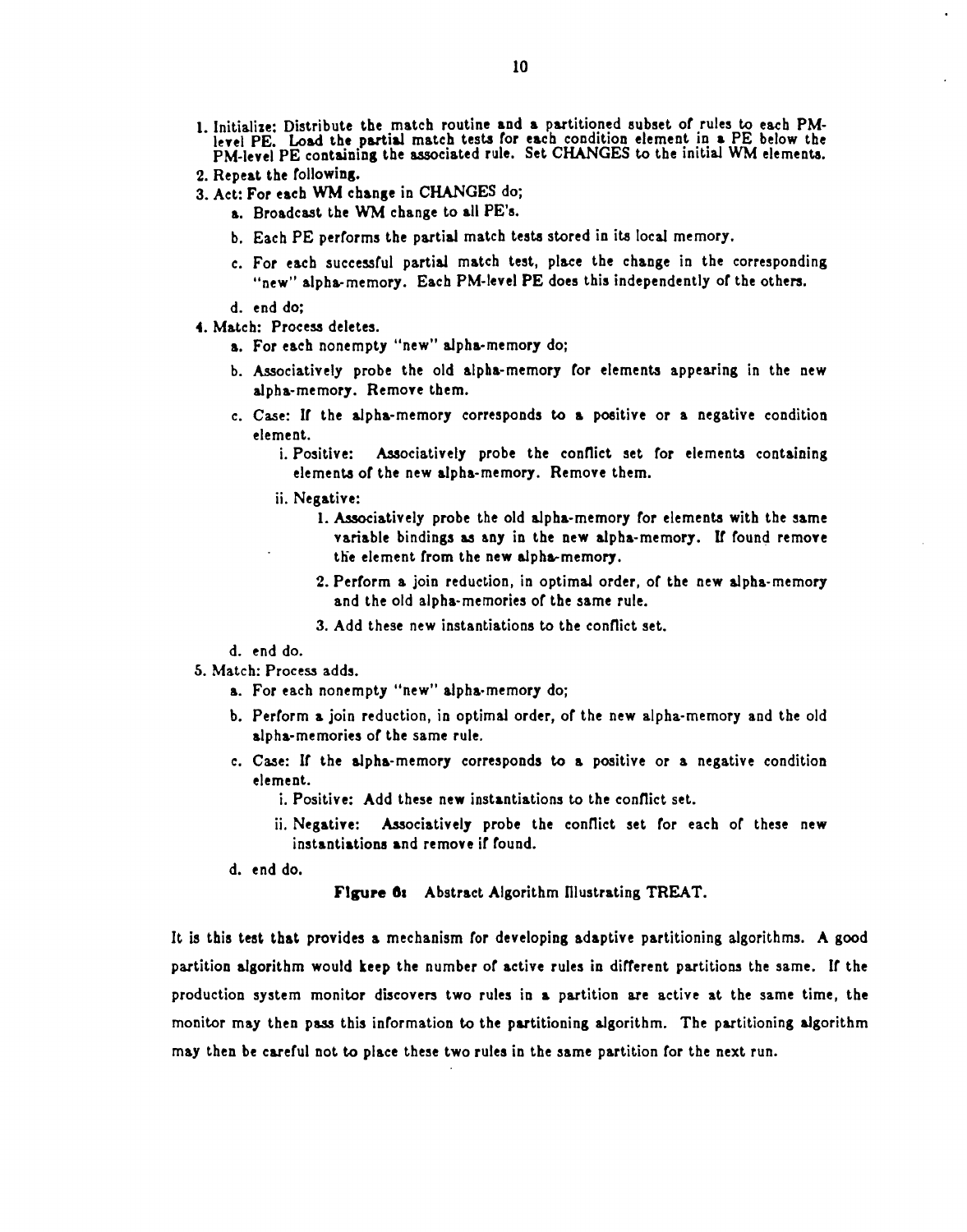### 6 Expected Performance of TREAT for OPS5

Using statistics generated by studying OPS5 production systems, Gupta (gupta, 1983) has detailed performance estimates for a fine grain DADO employing the original DADO algorithm as well as performance estimates of a medium grain DADO employing the RETE match. In this section we make performance estimates of the TREAT algorithm on OPSS by elaborating on this study. It should be noted that the study was based on OPSS whose semantics is targeted for a sequential implementation of the RETE match. The study is not indicative of the performance of a DADO machine employing a less restrictive language that has the ability to express more parallelism in the problem. On going research aims towards the eventual implementation of a production system formalism we have come to call HerbAl (in honor of Herbert Simon and Allen Newell). HerbAl will permit the expression of parallel constructs not presently capable of OPS style systems.

To make use of the data from the OPS5 study we must first determine how many more comparisons does TREAT require than RETE as a result of eliminating beta-memories. Since DADO has many processors matching a broadcast data against their local store in parallel, the basic unit that should be- counted is the required number of parallel matches.



FIgure 7: RETE Network Representing an Average Rule.

Since the performance of these algorithms is statistical in nature we can only make a qualitative statement based on the expected performance of an average case. The average rule in an OPSS system has four condition elements. The RETE match network representing the memories and two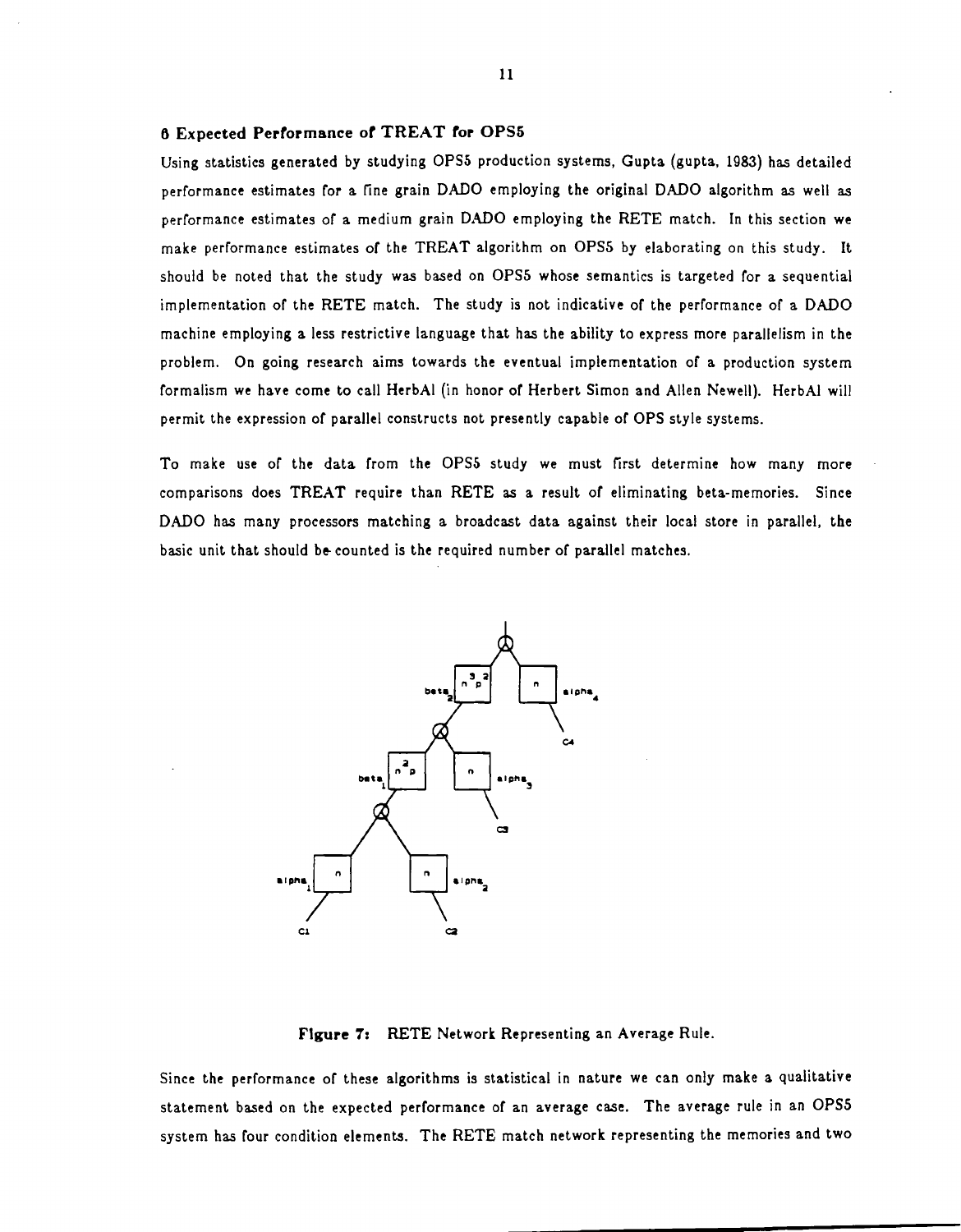input test nodes for such a rule is illustrated in figure 7. Let's assume that each alpha-memory contains n WM-elements and that there is uniform probability p that any 2 tuples match. Then beta-relations B1, and B2 will contain  $n^2p$ ,  $n^3p^2$  tuples. If a WM-element partially matching C1 is added to the system it will be compared against n tuples in alpha<sub>2</sub>, np of them can be expected to match. These in turn must be compared to the n tuples of alpha<sub>3</sub>. This step requires n'np comparisons and can be expected to produce  $n^2p^2$  results. These results in turn must be compared to the n tuples in alpha<sub>4</sub>. The total number of comparisons for an element entering C1 is then n +  $n^2p + n^3p^2$ . If the element partially matches C2 the number of comparisons is the same. If we add one more WM-element with even probability to the four condition elementa and do a similar analysis for elements partially matching C3 and C4 the average expected number of comparisons will be:

 $n + 0.5n^2p + 0.75n^3p^2$ 

The analysis for an element partially matching CI did not make use of the results stored in the beta-memories. Since the TREAT algorithm retains no beta-memories, the number of comparisons required for the TREAT- algorithm for a new element partially matching any of C1 through C4 is the same as the RETE algorithm for an element partially matching  $C1$ . Note that half of the time, when a new element partially matches C1 or C2, the number of comparisons for the two algorithms is identical. The number of comparisons for TREAT is:

 $n + n^2p + n^3p^2$ 

These equations reflect the number of individual comparisons. Since we are interested in the number of parallel matches and we assume there is no more than one tuple of a relation in a processor we must divide the equations by n. Resulting in:

Parallel Matches RETE  $= 1 + 0.5$ np +  $0.75n^2p^2$ Parallel Matches TREAT  $= 1 + np + n^2p^2$ 

The TREAT algorithm is only slightly worse. Asymptotically the two algorithms perform very much the same. The average values for n and p derived from six large production systems (Gupta, 1984) is n= 25.6 and  $p = 0.039$ . In this case the expected number of parallel matches is 2.23 and 2.98 for RETE and TREAT respectively.

However, this is an "unrealistically" average case. Indeed, for the R1 program Gupta reports an average of S6 WM-elements per alpha-memory with a standard deviation of 61. Ir we remove the assumption that all alpha-memories contain the same number of tokens, what is the likelihood that the RETE match has compiled the four joins in the optimal order? The compilation is done by the lexical order of the condition terms. Therefore it is fairly likely that the optimal order is not used.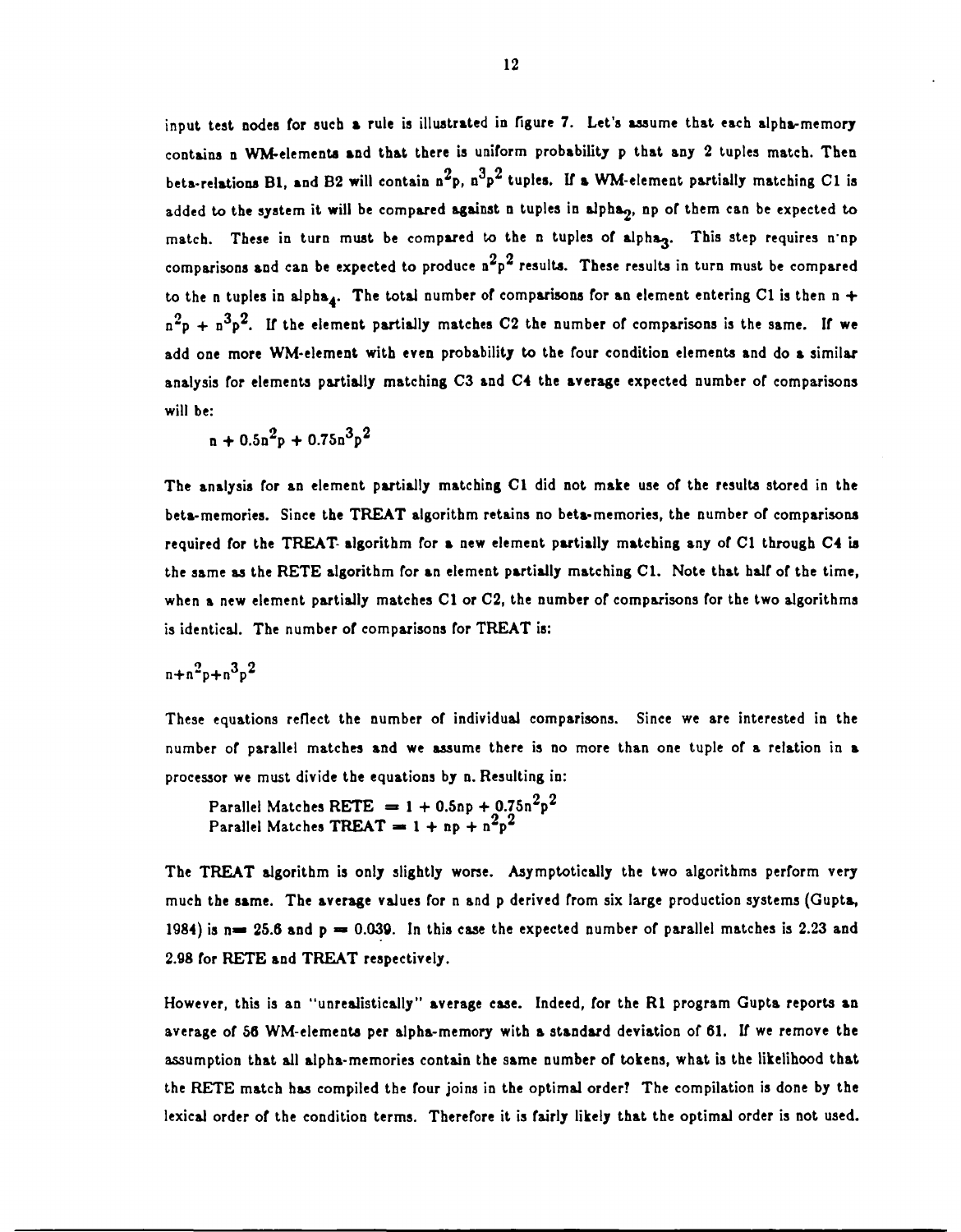Since TREAT will optimize the order of the joins on every cycle it is a fair assumption that despite the lack of beta-memories the number of parallel match operations performed by TREAT is on average the same aa RETE. We conclude that the beta-memories do not reduce the average number of parallel matches, therefore it is not worthwhile to expend the time and space required to construct and maintain the beta-memories.

# 0.1 Pertormanee Estimates *tor* TREAT on • Medium Gratn DADO

The parallel implementation of RETE includes the parallel associative look up of conflict set elements to be removed when a WM-element is deleted. With the exception of the construction of the beta-memories the &ctivities of the two algorithms are almost identical. Gupta estimates for RETE that the average cost of adding a WM-element to be 3750 instructions. Of these 940 instruction are needed to construct the beta-memories. A detailed explanation of this may be found in (Miranker, 1984). The estimate for the cost of deleting a WM-element is 1800 instructions. or these 330 instructions are required to process the beta-memories. On average there are 2.5 changes in WM per cycle. Rule selection and right hand side evaluation is assumed to take 500. instructions. The total number of instructions per cycle is then:

1.25  $((3750-940)+(1800-330)) + 500 = 5850$  instructions.

These instruction counts are based on a DADO PE constructed out of an 8 bit 1 address processor running at an instruction rate of 2msec per instruction. Where Gupta has predicted performance for the DADO 2 prototype using the RETE match to be  $67$  production cycles per second, the TREAT algorithm is capable of 85 production cycles per second. Furthermore, it has been noted that the size of the beta-memories is often expansive (gupta, 1983). Thus TREAT is more space efficient ag well.

Similar arguments modifying the original DADO algorithm for a fine grain DADO have been able to show an improvement from 11 production cycles per second to 105 production cycles per second. Space does not permit a complete analysis here. The reader is encouraged to see (Miranker. 1984) for details.

We note with interest that the above analysis was performed for the current DADO prototypes whose constituent processor technology is five years old. This technology was chosen to expedite prototyping within the limits of a university environment. With suitable changes to current processor technology, (1 MIP, 32 bit processors), future DADO machines will run 8 to 16 times faster than the estimates detailed above.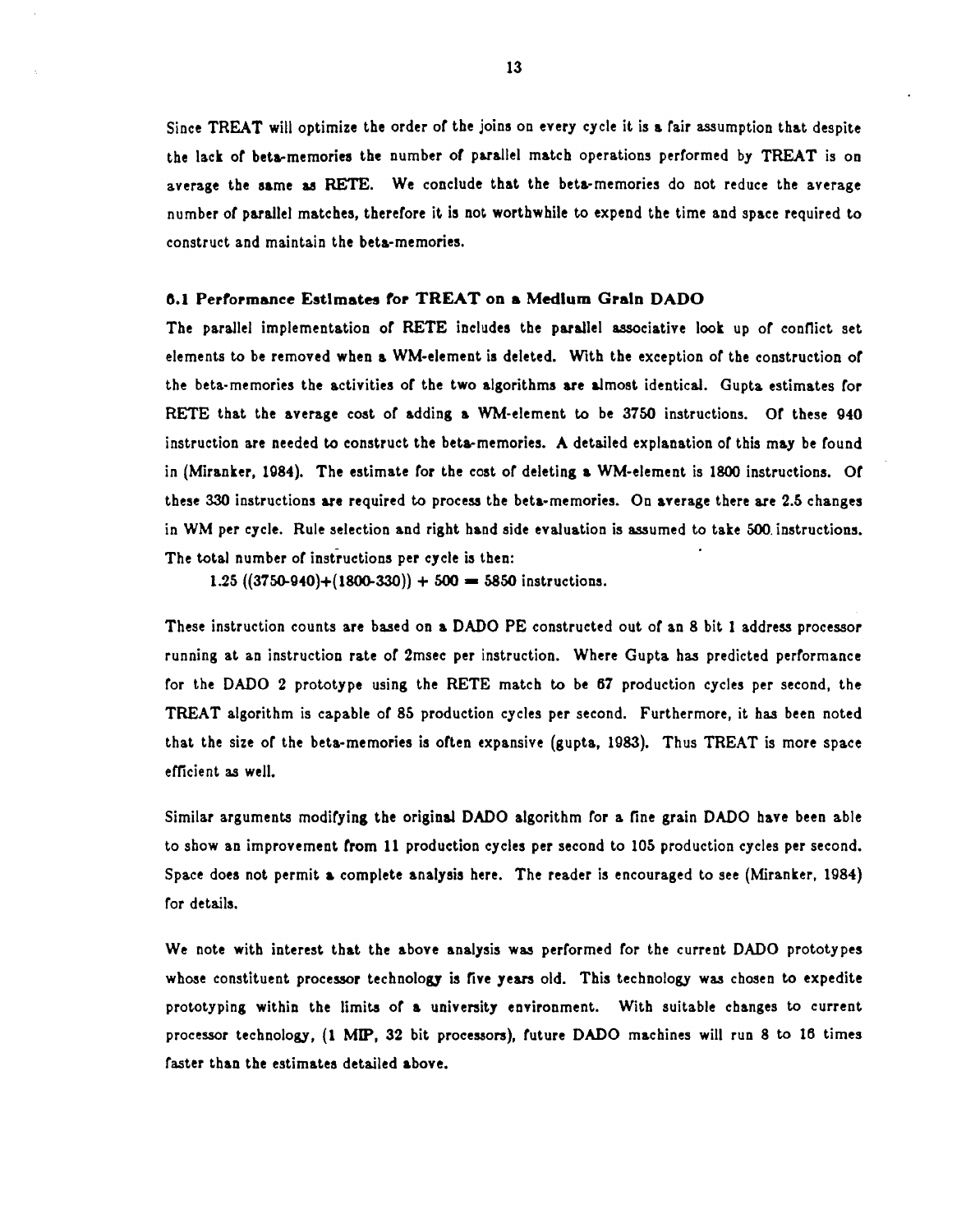### 7 Conclusions

The TREAT algorithm overcomes disadvantages of the original DADO algorithm by saving state across production system cycles. However, the internal structures of TREAT are simpler than those of the RETE match. As a result TREAT may dynamically optimize the order of match operations on the WM and thus efficiently execute both temporally redundant and nontemporally redundant production systems.

Using the expanded abilities of TREAT and DADO a new more powerful production system language, HerbAl, is being designed to capture more parallelism than is possible to express in OPS.

We note that Gupta reports that a VAX-780 running the fastest OPS interpreter to date, OPS83 (Forgy 83 , 1983), is capable or only 30 to 50 production cycles per second (gupta, 1983). A DADO machine, using similar processor technology, is expected to perform 85 production cycles per second on OPS style systems. Yet such a DADO machine is considerably simpler and less expensive than a VAX·780.